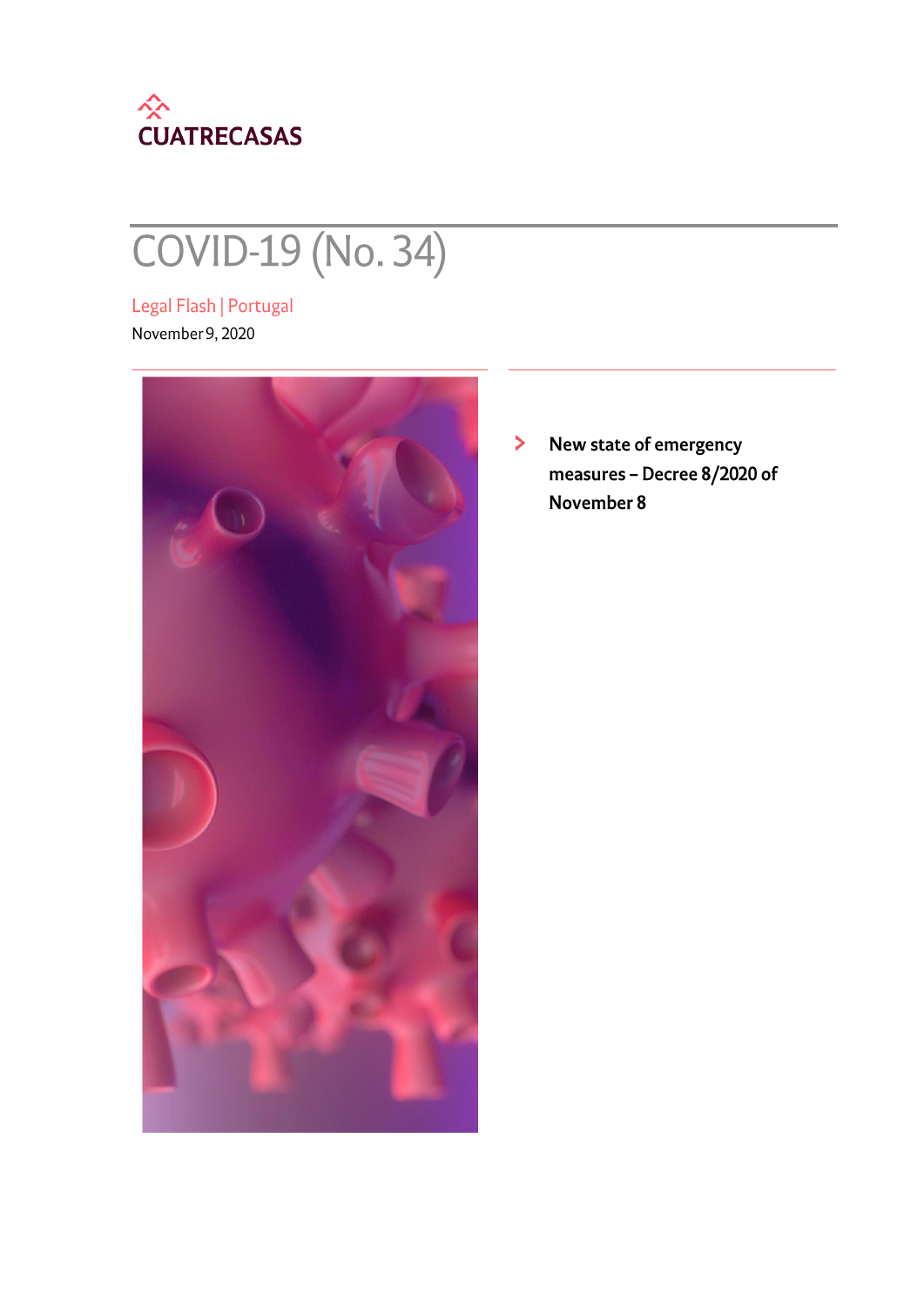## New state of emergency measures - Decree 8/2020 of **November 8**

By Decree 51-U/2020 of November 6, the President of the Republic reestablished the state of emergency to assure the legal framework required to implement new restrictive measures, as required by the worsening epidemiological situation in Portugal.

This time, the declaration of the state of emergency has a much more limited scope than it did during the first stage of the pandemic, and it mainly has preventive effects.

The new measures relate to four areas: i) freedom of movement; ii) checking people's state of health; iii) the use of private and social or cooperative health care; and iv) the use of human resources to reinforce tracking.

The declaration of the state of emergency covers all of Portugal, so the measures now implemented apply not only in mainland Portugal, but also in the Autonomous Regions of the Azores and Madeira.

However, the new freedom of movement restrictions only apply to the 121 municipalities with the highest level of epidemiological risk specified in the Council of Ministers Resolution 92-A/2020, of November 2 (the "Affected Municipalities," as listed in our COVID-19 Legal Flash no. 32 of November  $3).$ 

Measures previously implemented, provided they are compatible with the new measures, also remain in force. Therefore:

- a) In the Affected Municipalities, the restrictions established in Decree 8/2020 of November 8 apply in addition to the special restrictive measures established in Council of Ministers Resolution 92-A/2020, of November 2, on gatherings and events, business hours for commercial establishments and restaurants, and remote working, which you can read about in our COVID-19 Legal Flash no. 32 of November 3.
- b) In the other municipalities in mainland Portugal, measures established during the state of calamity declared on October 15, 2020, continue to apply. We reported on these measures in our COVID-19 Legal Flash no. 31 of October 15.
- c) In the autonomous regions, in addition to the measures now adopted, which apply to all of Portugal and which we will specify below, the restrictive measures established by the autonomous governments during the locally declared states of calamity continue to apply.
- d) Throughout Portugal, the use of face masks in public areas and thoroughfares by all individuals over the age of 10 became mandatory on October 28.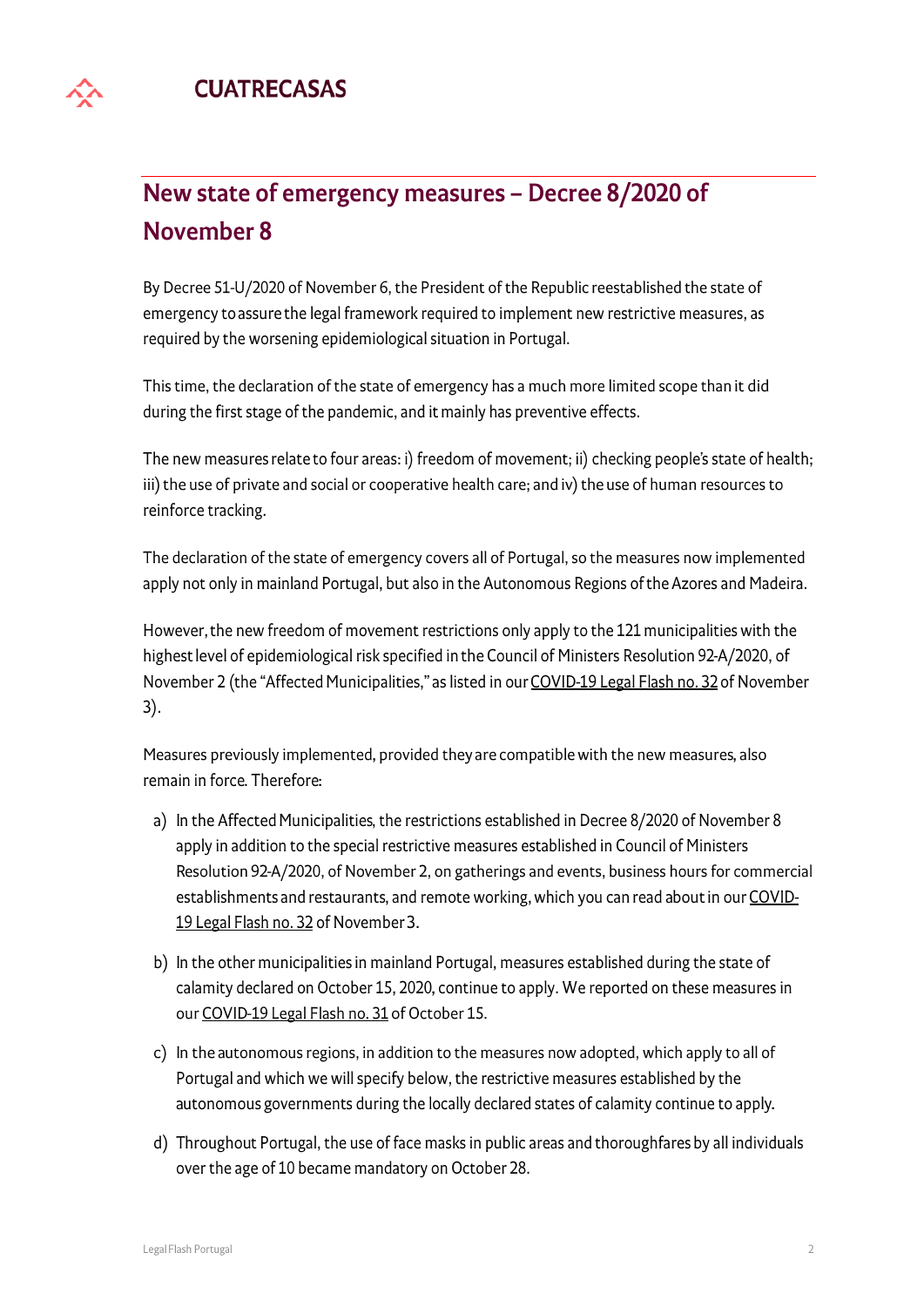This new state of emergency will last 15 days, starting at midnight on November 9, 2020, and ending at 11.59 p.m. on November 23, subject to extension.

### **Restrictions on freedom of movement**

A curfew between 11 p.m. and 5 a.m., as well as between 1 p.m. and 5 a.m. on Saturdays and Sundays, comes into force in the Affected Municipalities.

During curfew hours, people may only move in public areas and thoroughfares, or private areas and thoroughfares equivalent to public thoroughfares, for the following reasons:

- Traveling to carry out professional or equivalent functions, justified by a certificate: a)
	- i) issued by the employer or equivalent;
	- issued by the individual, in the case of freelance workers, individual business owners, ii) and statutory body members; or
	- iii) given bona fide by agricultural, livestock, and fishing sector workers.
- b) Traveling to carry out one's duties or due to them, with no need for a certificate issued by the employer or equivalent:
	- for health professionals and other workers in health care and social support i) institutions;
	- for civil protection, security forces and services, military and militarized agents and civil  $\mathbf{ii}$ personnel in the Armed Forces, and Food and Economic Safety Authority inspectors;
	- iii) for representatives of the sovereign bodies, leaders of social agents and of the political parties with representation in Parliament and bearers of a legally issued laissez-passer;
	- iv) for religious ministers, accredited by the relevant bodies in their church or religious community; and
	- v) for diplomatic and consular personnel and members of international organizations in Portugal carrying out their official duties.
- Traveling for health reasons, including to purchase pharmacy products or for health care and c) to transport individuals who require that care.
- Traveling to grocery stores, supermarkets and other establishments that sell food and hygiene d) products for humans and animals (other products available in these establishments may also be purchased).
- Traveling to provide emergency housing to victims of domestic violence or human trafficking,  $e)$ at-risk children and youths, implementing a measure ordered by a court or the Committee for the Protection of Children and Youths (Comissão de Proteção de Crianças e Jovens).
- Traveling to assist vulnerable persons, persons with disabilities, children, parents, seniors, and f) dependents.

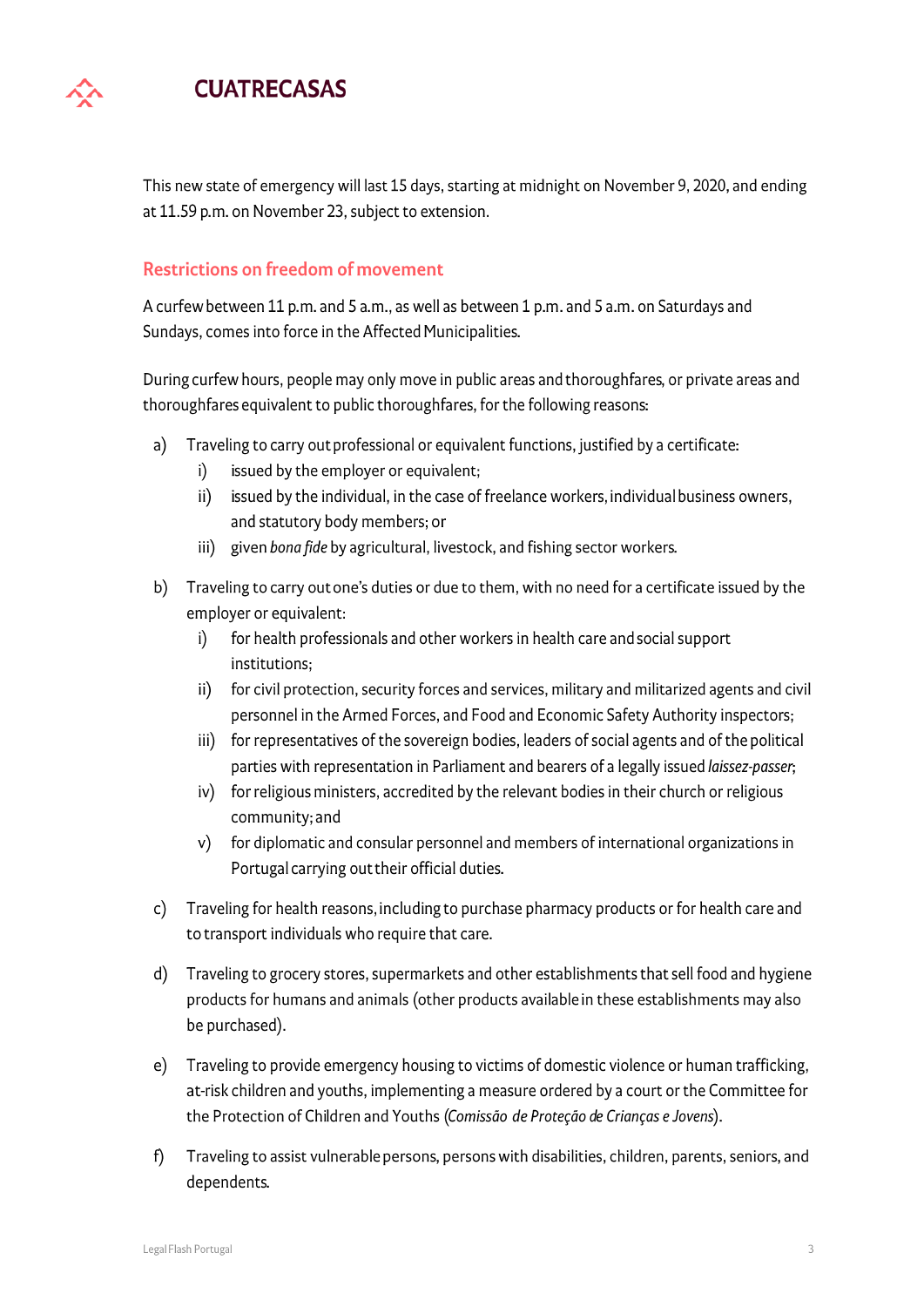- $g)$ Traveling for other imperative family reasons, particularly shared parental duties, as established by agreement between the parents or by the relevant court.
- $h)$ Travel by veterinarians or animal keepers for urgent veterinary medical assistance; travel by colony caregivers recognized by municipalities; travel by volunteers from zoo associations with dependent animals who need to go to animal shelters and travel by animal rescue teams for urgent assistance of animals.
- Traveling as required to express press freedom. i)
- $\mathbf{j}$ Short walks to spend time outdoors, either alone or with members of the same family group living together.
- Short walks with pets. k)
- $\mathbf{I}$ Other reasons of force majeure or imperative need, provided it is shown that they are unavoidable and justified.
- m) Returning home in the context of the travel specified in the previous paragraphs and travel and activities allowed outside the curfew period.

The use of private vehicles is permitted for any of the above reasons and to refuel.

During all authorized movements, the recommendations and orders given by the health authorities and the security forces and services must be followed, particularly regarding the distance between people.

#### **Checking people's state of health**

Body temperature checks: It is now possible to take people's body temperature by non-invasive means at access controls in the workplace, public services and institutions, educational establishments, and commercial, cultural, and sports facilities, as well as on public transport and at residential structures, health care establishments, prisons, and educational centers.

Taking people's body temperature does not affect the right to individual data protection. It is expressly forbidden to record the body temperature associated with an individual's identity unless they specifically authorize it.

If an individual refuses to have their body temperature taken or their temperature is equal or higher than 38°C (100.4°F), their access to the facilities specified above may be denied. If the temperature taken is equal to or higher than 38°C and this prevents a worker's access to their workplace, their absence is considered justified.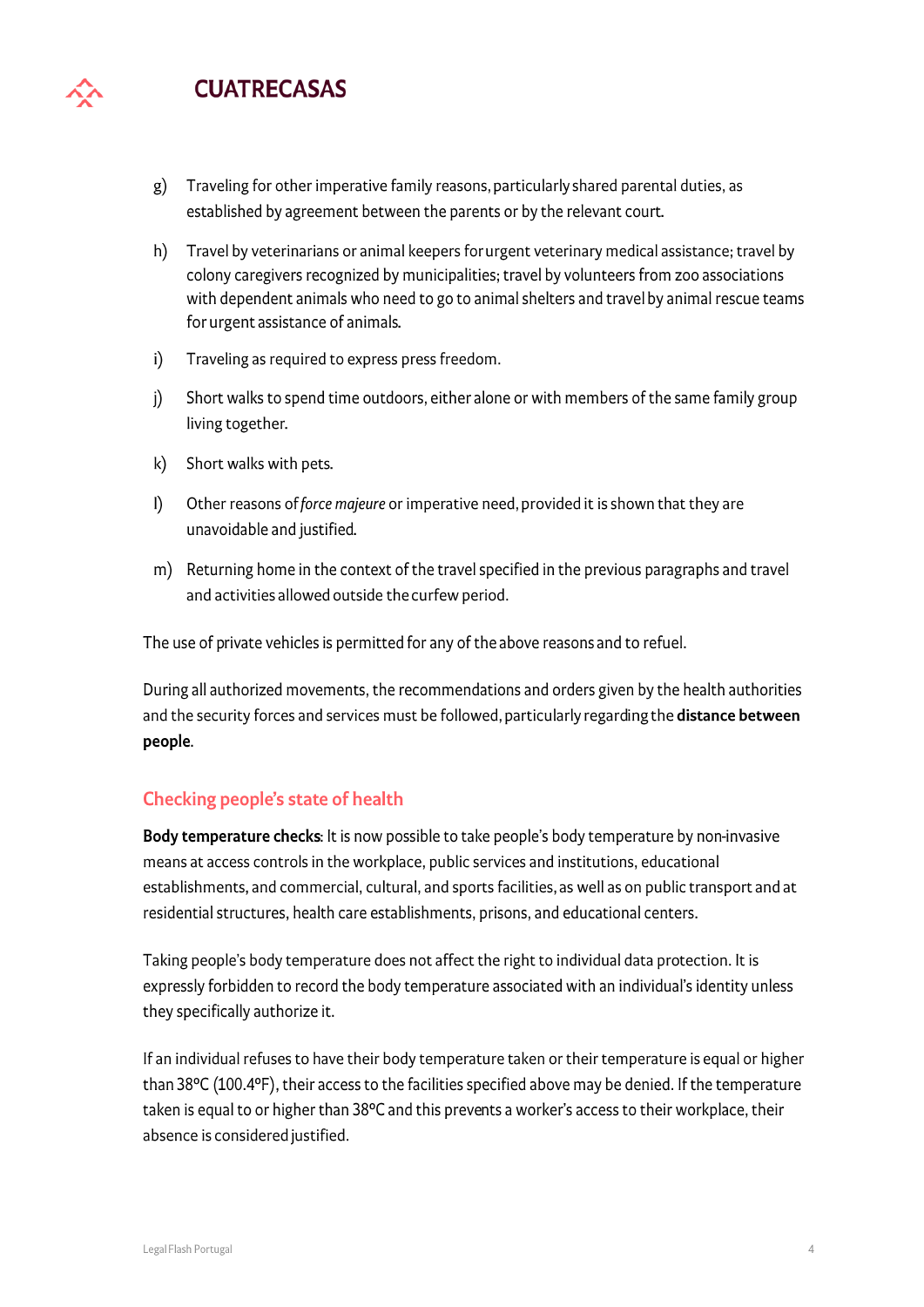

SARS-CoV-2 diagnostic testing: Conducting SARS-CoV-2 tests for workers, users, and visitors at health care establishments, educational establishments, and residential structures, as well as prison inmates and young people who are residents in educational centers and their respective workers, is also permitted. Anyone intending to enter or exit mainland Portugal or the autonomous regions by air or sea may also be required to undergo tests, as well as anyone intending to access certain facilities provided for this purpose by the Directorate-General of Health (DGS). If the outcome of these tests prevents a worker from accessing their workplace, their absence will be considered justified.

These measures apply across Portugal.

### **Exceptional public health measures to reinforce tracking**

Following the decision of the Health minister, preferably following an agreement, private and social or cooperative health care means may be used.

Human resources, including the Armed Forces, may also be requisitioned to reinforce tracking, particularly to conduct epidemiological surveys to track those who have come into contact with COVID-19 patients and to monitor people under active surveillance.

These measures apply across Portugal.